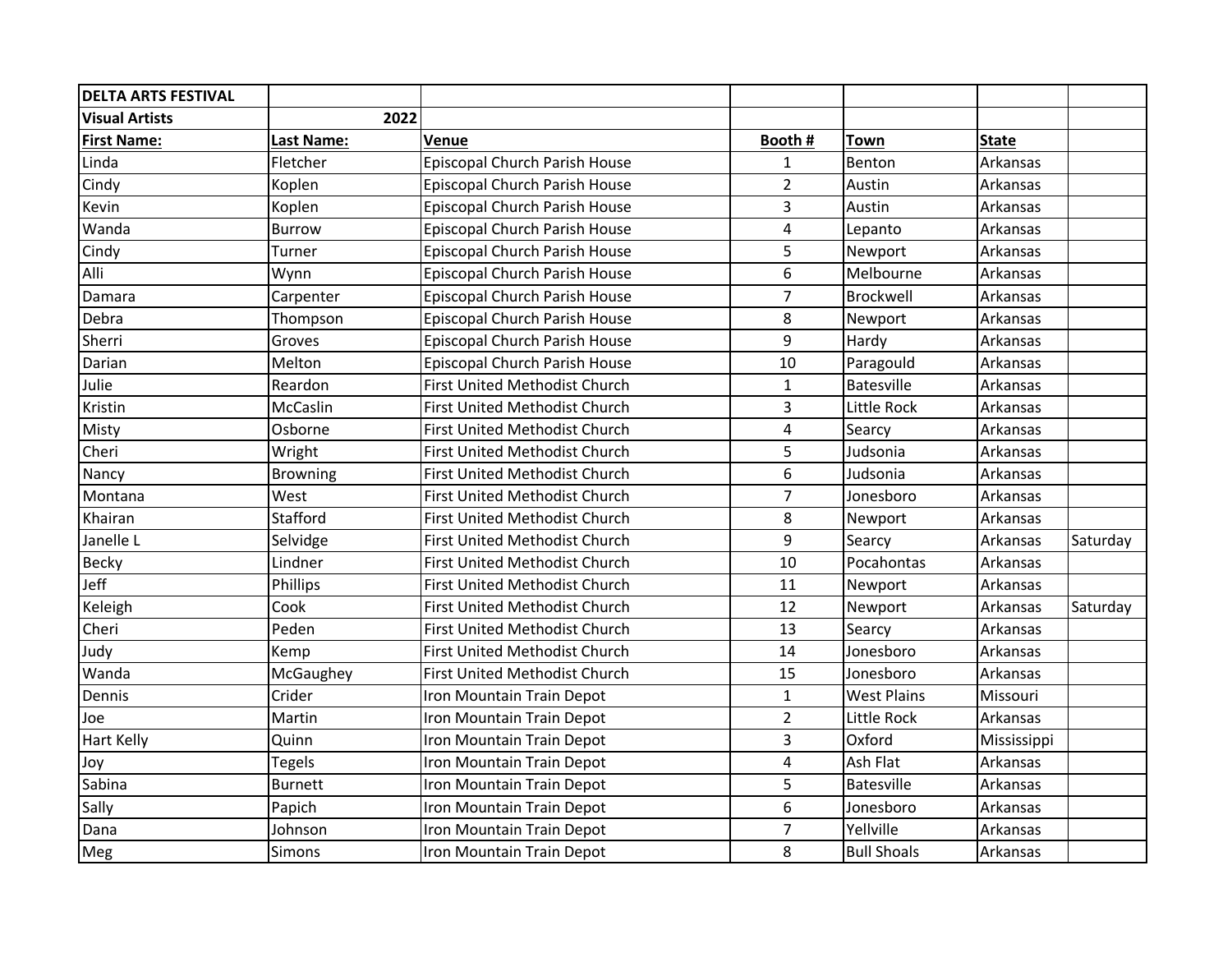| Rick           | VanHook       | Iron Mountain Train Depot         | 9              | Searcy               | Arkansas |
|----------------|---------------|-----------------------------------|----------------|----------------------|----------|
| Kelly          | VanHook       | Iron Mountain Train Depot         | 10             | Searcy               | Arkansas |
| Christie       | Young         | Iron Mountain Train Depot         | 11             | North Little Rock    | Arkansas |
| Aline          | McCracken     | Iron Mountain Train Depot         | 13             | Concord              | Arkansas |
| Jim            | Porterfield   | Iron Mountain Train Depot         | 14             | Pocahontas           | Arkansas |
| Robin          | Porterfield   | Iron Mountain Train Depot         | 15             | Pocahontas           | Arkansas |
| Suzanne        | Churchill     | Iron Mountain Train Depot         | 16             | Jonesboro            | Arkansas |
| Pat            | Judd          | Iron Mountain Train Depot         | 17             | Jonesboro            | Arkansas |
| Pam            | Papich        | Iron Mountain Train Depot         | 17             | Jonesboro            | Arkansas |
| <b>Barbara</b> | Smock         | Iron Mountain Train Depot         | 18             | Hardy                | Arkansas |
| Linda          | Gonzales      | Iron Mountain Train Depot         | 19             | Williford            | Arkansas |
| Ron            | Taegtmeyer    | Iron Mountain Train Depot         | 20             | Colt                 | Arkansas |
| Annette        | Allen         | Jane Parnell Performing Arts Hall | $\mathbf 1$    | Batesville           | Arkansas |
| Maddie         | Kiefer        | Jane Parnell Performing Arts Hall | $\overline{2}$ | Yellville            | Arkansas |
| Neal           | Pankey        | Jane Parnell Performing Arts Hall | 3              | Newport              | Arkansas |
| Gail           | Kyzar         | Jane Parnell Performing Arts Hall | $\overline{4}$ | Marion               | Arkansas |
| Stacy          | Gestring      | Jane Parnell Performing Arts Hall | 5              | Jonesboro            | Arkansas |
| Peggy Ann      | Meitzen       | Jane Parnell Performing Arts Hall | 6              | Batesville           | Arkansas |
| Jeannie        | Walsh         | Jane Parnell Performing Arts Hall | $\overline{7}$ | Jonesboro            | Arkansas |
| Destiny        | Wyss          | Jane Parnell Performing Arts Hall | 8              | Jonesboro            | Arkansas |
| Nancy          | Abernathy     | Jane Parnell Performing Arts Hall | 9              | McGehee              | Arkansas |
| Judy Huey      | Manning       | Jane Parnell Performing Arts Hall | 10             | <b>Forrest City</b>  | Arkansas |
| Carol Chiasson | Rivas         | Jane Parnell Performing Arts Hall | 11             | Flippin              | Arkansas |
| <b>Bonnie</b>  | Schwartz      | Jane Parnell Performing Arts Hall | 12             | <b>Heber Springs</b> | Arkansas |
| Gary           | Alexander     | Jane Parnell Performing Arts Hall | 13             | Mabelville           | Arkansas |
| lana           | Sinkutch      | Jane Parnell Performing Arts Hall | 14             | <b>Heber Springs</b> | Arkansas |
| Elizabeth      | Sadler        | Jane Parnell Performing Arts Hall | 15             | Pine Bluff           | Arkansas |
| Gaylene        | Timmons       | Jane Parnell Performing Arts Hall | 16             | Bay                  | Arkansas |
| Becky          | <b>Botos</b>  | Jane Parnell Performing Arts Hall | 17             | Mabelville           | Arkansas |
| Jan            | Sutton        | Jane Parnell Performing Arts Hall | 18             | Scott                | Arkansas |
| Ron            | Almond        | Newport Business Resource Center  | $\mathbf{1}$   | Maumelle             | Arkansas |
| Catherine      | <b>Burton</b> | Newport Business Resource Center  | $\overline{2}$ | Little Rock          | Arkansas |
| Debbie         | Hinson        | Newport Business Resource Center  | 3              | Little Rock          | Arkansas |
| <b>Brandon</b> | King          | Newport Business Resource Center  | 4              | Jonesboro            | Arkansas |
| Angela         | Green         | Newport Business Resource Center  | 5              | North Little Rock    | Arkansas |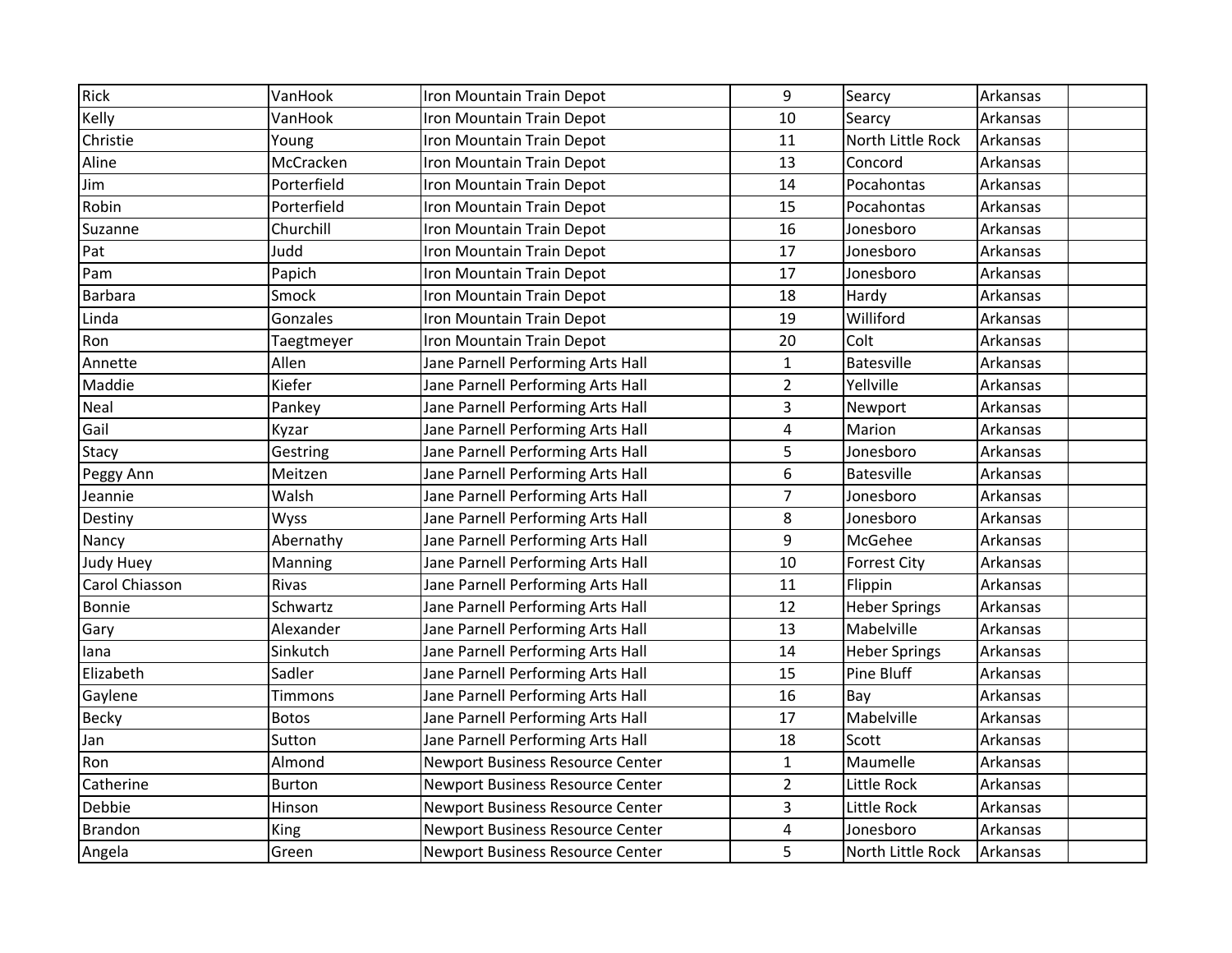| Matt             | Coburn         | <b>Newport Business Resource Center</b> | 6                       | Benton            | Arkansas     |          |
|------------------|----------------|-----------------------------------------|-------------------------|-------------------|--------------|----------|
| Steve            | Jones          | <b>Newport Business Resource Center</b> | $\overline{7}$          | Conway            | Arkansas     |          |
| Gail             | Fogleman       | <b>Newport Business Resource Center</b> | 8                       | Marion            | Arkansas     |          |
| Pat              | Crase          | Newport Business Resource Center        | 9                       | Marion            | Arkansas     |          |
| Dewana           | McIntosh       | Newport Business Resource Center        | 10                      | Smithville        | Arkansas     |          |
| Joshua           | Hudson         | Newport Business Resource Center        | 11                      | Paragould         | Arkansas     |          |
| Lori             | Weeks          | Newport Business Resource Center        | 12                      | Little Rock       | Arkansas     |          |
| Allison          | Smith          | Newport Business Resource Center        | 13                      | Jonesboro         | Arkansas     |          |
| Beau             | Jones          | Newport Business Resource Center        | 14                      | Jonesboro         | Arkansas     |          |
| Patricia (Trish) | Corder         | Newport Business Resource Center        | 15                      | Smithville        | Arkansas     |          |
| Sherrell         | Rodgers        | Newport Business Resource Center        | 16                      | Jonesboro         | Arkansas     |          |
| Debbie           | Strobel        | Newport Business Resource Center        | 17                      | North Little Rock | Arkansas     |          |
| Donald           | Smith          | Newport Business Resource Center        | 18                      | Newport           | Arkansas     |          |
| Theresa          | Cates          | Newport Business Resource Center        | 19                      | North Little Rock | Arkansas     |          |
| James            | Hayes          | Newport Business Resource Center        | 20                      | Pine Bluff        | Arkansas     |          |
| Sean             | Shrum          | <b>Newport Business Resource Center</b> | 21                      | Jonesboro         | Arkansas     |          |
| Kelley           | Naylor         | Newport Business Resource Center        | 22                      | Russellville      | Arkansas     |          |
| Diana            | Shearon        | Newport Business Resource Center        | 23                      | North Little Rock | Arkansas     |          |
| Vonda            | Rainey         | Newport Business Resource Center        | 24                      | Little Rock       | Arkansas     |          |
| Diane            | Brumley        | <b>Shear Magic Building</b>             | $\mathbf{1}$            | Des Arc           | Arkansas     |          |
| Page             | Davis          | <b>Shear Magic Building</b>             | $\overline{2}$          | Sherwood          | Arkansas     |          |
| Sue              | Rogers         | <b>Shear Magic Building</b>             | 3                       | <b>Dallas</b>     | <b>Texas</b> |          |
| Penny Jo         | Pausch         | <b>Shear Magic Building</b>             | $\overline{\mathbf{4}}$ | Jonesboro         | Arkansas     |          |
| Kay              | Vanderputten   | <b>Shear Magic Building</b>             | 5                       | Cherokee Village  | Arkansas     |          |
| Shirley          | Howard         | <b>Shear Magic Building</b>             | 6                       | Cabot             | Arkansas     |          |
| Susie            | Johnson        | <b>Shear Magic Building</b>             | $\overline{7}$          | Judsonia          | Arkansas     |          |
| Frances          | Cook           | <b>Shear Magic Building</b>             | 8                       | Paragould         | Arkansas     |          |
| Linda            | Fergerson      | <b>Shear Magic Building</b>             | $\boldsymbol{9}$        | Jacksonport       | Arkansas     |          |
| Amy              | Morris         | <b>Shear Magic Building</b>             | 10                      | Paragould         | Arkansas     |          |
| Jack             | <b>Boles</b>   | <b>Shear Magic Building</b>             | 11                      | Ward              | Arkansas     |          |
| Lynette          | McKinney       | Shear Magic building                    | 12                      | Newark            | Arkansas     |          |
| Benoni           | <b>Bullard</b> | Tent A1                                 | $\mathbf{1}$            | <b>Bradford</b>   | Arkansas     |          |
| Cheryl           | Childress      | Tent A1                                 | $\overline{2}$          | Jonesboro         | Arkansas     | Saturday |
| Kim              | Hoefer         | Tent A1                                 | 3                       | Doniphan          | Missouri     |          |
| Sergio           | Valdivia       | Tent A1                                 | $\overline{4}$          | Little Rock       | Arkansas     |          |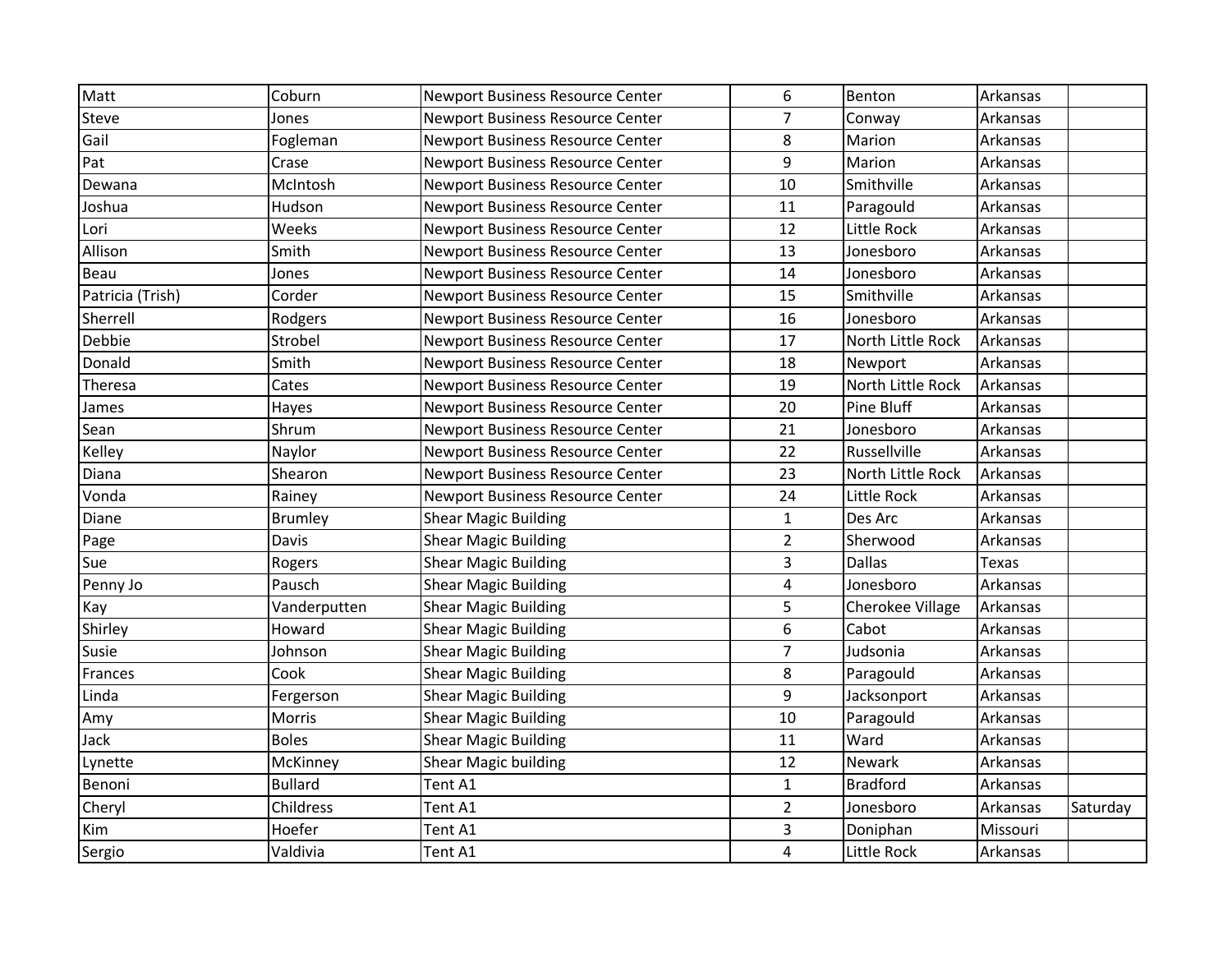| Pamelia         | Wetzel         | Tent A1 | 6              | Ward                 | Arkansas  |          |
|-----------------|----------------|---------|----------------|----------------------|-----------|----------|
| Matthew         | Getman         | Tent A1 | 8              | Newport              | Arkansas  |          |
| Rebecca         | Gardner        | Tent A1 | 9              | Jonesboro            | Arkansas  |          |
| April           | Davidson       | Tent A1 | 10             | Cave City            | Arkansas  |          |
| Leilani         | McAllister     | Tent A1 | 11             | Newark               | Arkansas  | Saturday |
| Katie           | Lewis          | Tent A1 | 12             | Newport              | Arkansas  |          |
| <b>Brian</b>    | Hickey         | Tent A1 | 13             | Searcy               | Arkansas  |          |
| Dave            | Timko          | Tent A1 | 14             | Batesville           | Arkansas  |          |
| Moriah          | Hutson         | Tent A2 | $\mathbf{1}$   | Little Rock          | Arkansas  |          |
| Carol           | Johnston       | Tent A2 | $\overline{2}$ | Marion               | Arkansas  |          |
| Donna           | Peterson       | Tent A2 | 3              | Searcy               | Arkansas  |          |
| Zina            | Underwood      | Tent A2 | $\overline{4}$ | Cabot                | Arkansas  |          |
| Shelby          | Noblin         | Tent A2 | 5              | Memphis              | Tennessee |          |
| Ashley          | Hilder         | Tent A2 | 6              | Marion               | Arkansas  |          |
| Kimberlee       | Thomas         | Tent A2 | $\overline{7}$ | Newport              | Arkansas  |          |
| Leia            | Parks          | Tent A2 | 8              | <b>Batesville</b>    | Arkansas  |          |
| Winter          | Keller         | Tent A2 | 9              | Newport              | Arkansas  |          |
| Carla           | Carlton        | Tent A2 | 10             | Beebe                | Arkansas  |          |
| Misty           | Reedy          | Tent A2 | 11             | jacksonville         | Arkansas  | Saturday |
| Evelyne         | Weatherford    | Tent A2 | 12             | Jonesboro            | Arkansas  | Saturday |
| Aric            | Hagar          | Tent A2 | 13             | Jonesboro            | Arkansas  |          |
| Rylea           | Wakefield      | Tent A2 | 14             | Jacksonville         | Arkansas  |          |
| Amber           | Jones          | Tent A2 | 15             | Jonesboro            | Arkansas  |          |
| Jennifer        | Throesch       | Tent A2 | 16             | Jonesboro            | Arkansas  |          |
| Hillary         | <b>Brooks</b>  | Tent A2 | 17             | <b>Sulpher Rock</b>  | Arkansas  |          |
| Sara            | Stone          | Tent A2 | 18             | Paragould            | Arkansas  |          |
| Polly           | Baggett        | Tent B  | $\mathbf 1$    | <b>Heber Springs</b> | Arkansas  |          |
| Jamie           | Freyaldenhoven | Tent B  | $\overline{2}$ | Little Rock          | Arkansas  |          |
| Jessie & Amelia | Smith          | Tent B  | 3              | Paragould            | Arkansas  | Friday   |
| Mary            | Haller         | Tent B  | $\overline{4}$ | Eureka Springs       | Arkansas  |          |
| Molly           | Harrington     | Tent B  | 5              | <b>Evening Shade</b> | Arkansas  |          |
| Shalya          | Griffis        | Tent B  | 6              | <b>Batesville</b>    | Arkansas  | Saturday |
| Lauren          | Meredith       | Tent B  | $\overline{7}$ | Little Rock          | Arkansas  |          |
| Edgar           | Pineda         | Tent B  | 8              | Newport              | Arkansas  |          |
| Pam             | Sims           | Tent B  | 9              | Conway               | Arkansas  |          |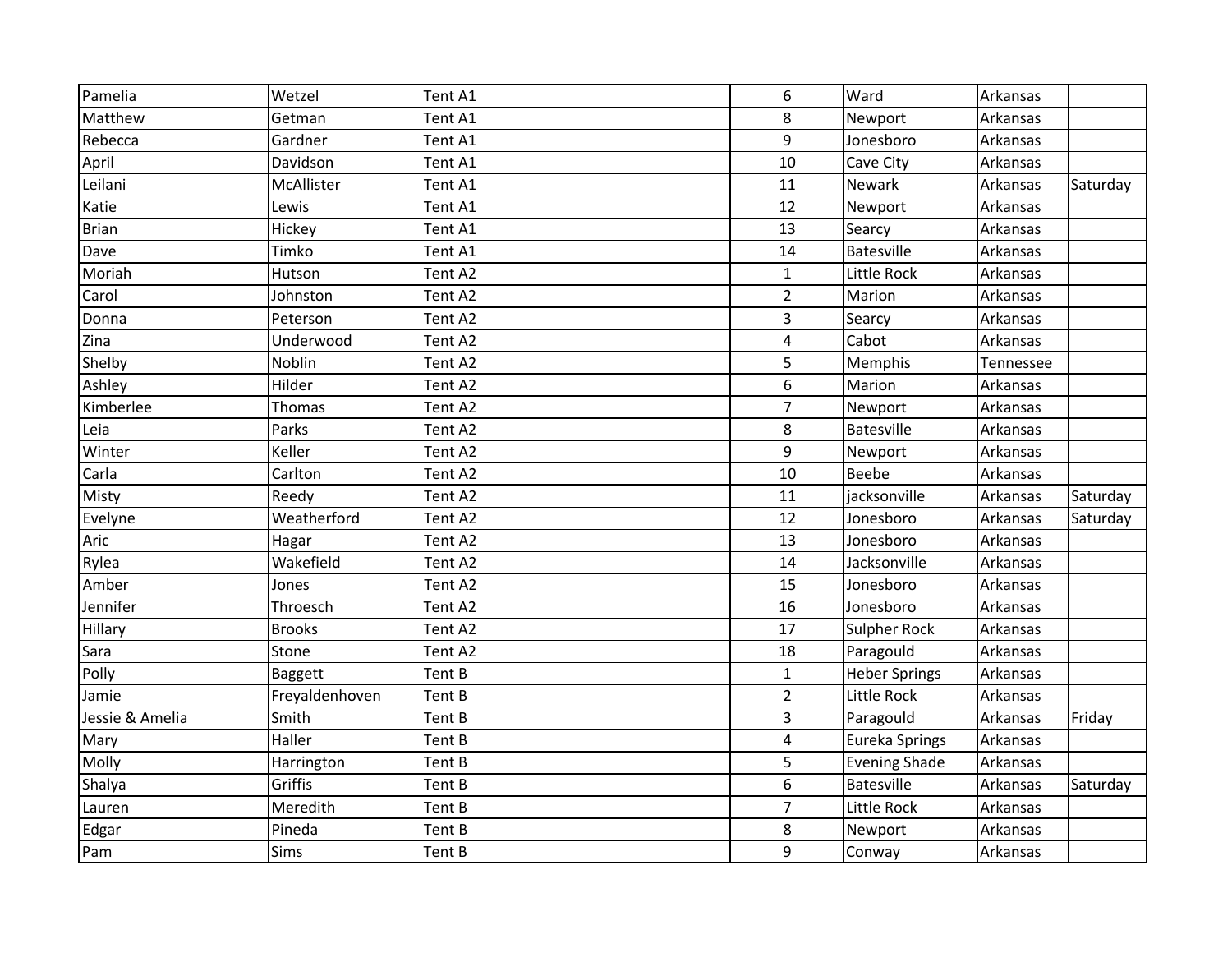| <b>Brent</b>         | Rowley          | Tent B | 10 | Russellville         | Arkansas     |          |
|----------------------|-----------------|--------|----|----------------------|--------------|----------|
| Marlin               | Schwartz        | Tent B | 11 | <b>Heber Springs</b> | Arkansas     |          |
| Jeremy               | Serna           | Tent B | 12 | Brownwell            | <b>Texas</b> |          |
| Sami                 | Simmons         | Tent B | 13 | Bono                 | Arkansas     |          |
| Grant                | <b>Brinkle</b>  | Tent B | 14 | Jonesboro            | Arkansas     |          |
| Kathy                | Thomas          | Tent B | 15 | Yellville            | Arkansas     |          |
| Wendy                | Scoggin         | Tent B | 16 | Newport              | Arkansas     |          |
| Barbara              | Woods           | Tent B | 17 | Sherwood             | Arkansas     |          |
| Chenoa               | <b>Summers</b>  | Tent B | 18 | Jonesboro            | Arkansas     |          |
| Joe                  | McKay           | Tent B | 19 | Paron                | Arkansas     |          |
| Sandy                | Wheaton         | Tent B | 20 | Newport              | Arkansas     |          |
| Margaret Allison     | Totten          | Tent B | 21 | <b>Bella Vista</b>   | Arkansas     |          |
| Lydia                | Simmons         | Tent B | 22 | Conway               | Arkansas     |          |
| Elizabeth "Boo"      | Gardo           | Tent B | 23 | Memphis              | Tennessee    |          |
| Hoyt                 | Brown           | Tent B | 24 | Weiner               | Arkansas     |          |
| Norman               | Meklakov        | Tent B | 25 | Bay                  | Arkansas     |          |
| Holly                | Fellows-Wilmans | Tent B | 26 | Newport              | Arkansas     |          |
| John 3:37 Ministries |                 | Tent B | 27 | Remmel               | Arkansas     |          |
| Taylor               | Childress       | Tent B | 28 | Benton               | Arkansas     |          |
| Stacie               | Sullivan        | Tent B | 29 | Tuckerman            | Arkansas     |          |
| Misty                | Cox             | Tent B | 30 | Newport              | Arkansas     | Saturday |
| Lakisha              | Roberts         | Tent B | 31 | Newport              | Arkansas     |          |
| Connie               | Russell         | Tent B | 32 | Drasco               | Arkansas     |          |
| Kristie              | Tudor           | Tent B | 33 | Salem                | Arkansas     |          |
| Juanita              | Luster          | Tent B | 34 | McCrory              | Arkansas     |          |
| Randall              | Wisham          | Tent B | 35 | Violet Hill          | Arkansas     |          |
| Connie               | Smith           | Tent B | 36 | <b>Bald Knob</b>     | Arkansas     |          |
| Mary Jo              | <b>Barnett</b>  | Tent B | 37 | McCrory              | Arkansas     |          |
| Amanda               | Topich          | Tent B | 38 | Searcy               | Arkansas     |          |
| Susan                | <b>Hicks</b>    | Tent B | 39 | North Little Rock    | Arkansas     | Saturday |
| Paul                 | Sherman         | Tent B | 40 | Jonesboro            | Arkansas     |          |
| Victoria             | Morgan          | Tent C | 14 | Maynard              | Arkansas     |          |
| Dacia                | Wollenberg      | Tent C | 15 | <b>Bryant</b>        | Arkansas     |          |
| <b>Bryce</b>         | <b>Bennett</b>  | Tent C | 16 | Houston              | Texas        |          |
| Jennifer             | <b>Burns</b>    | Tent C | 17 | Brookland            | Arkansas     |          |